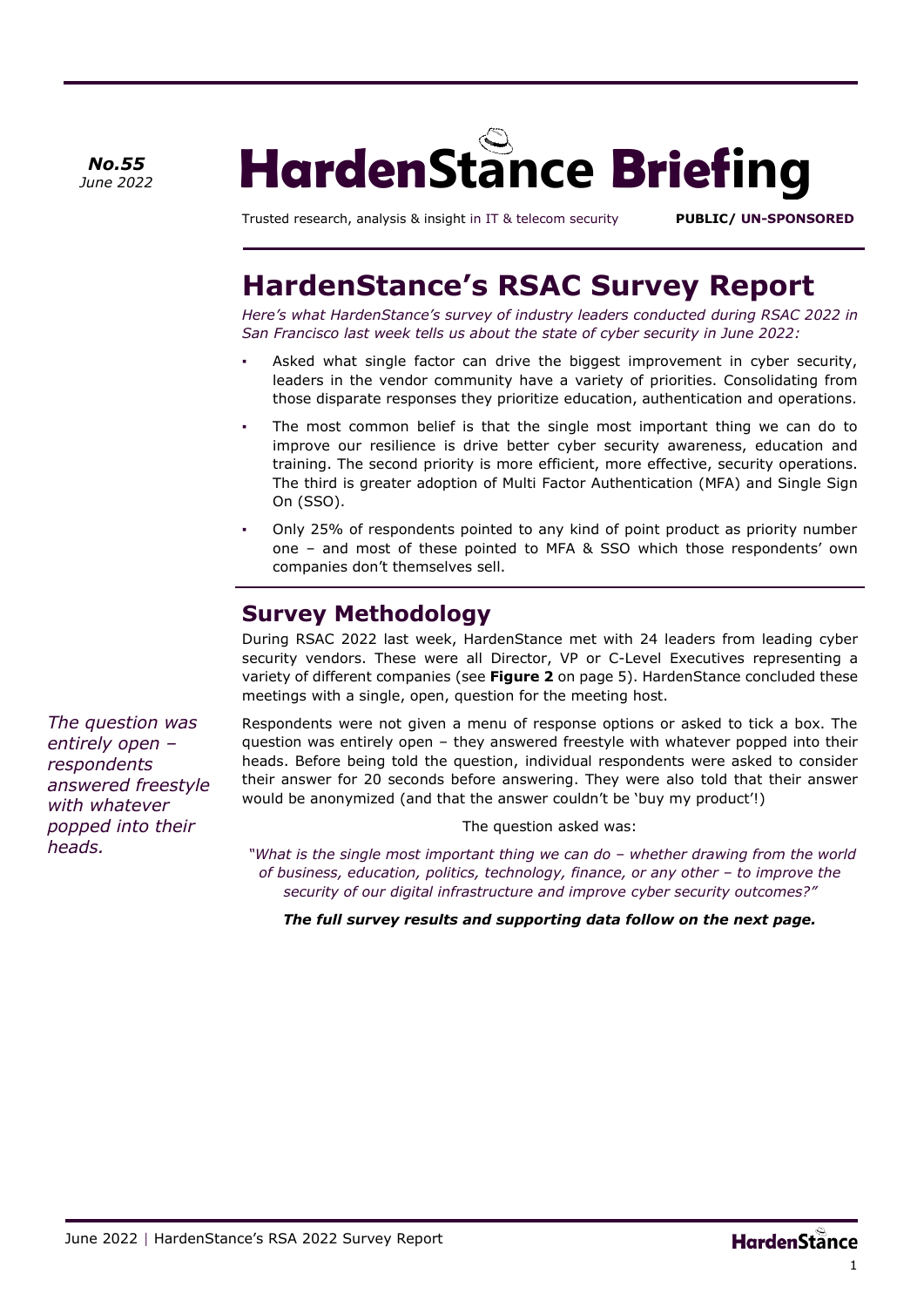#### **Results of the HardenStance Survey**

The break down in survey responses is shown in **Figure 1** below. The individual anonymized statements are shown on pages 3 and 4. The first take-way is just how diverse the thinking is about what buys us the most 'bang for our buck' when it comes to cyber security. The 24 responses generated 14 completely different types of answer.

The high level takeaway is that what buys us the most bang for our buck in cyber security is improvements in education, authentication and operations. The answer given most often was better awareness, education and training, called out by 25% of respondents. These answers pointed to the need to upskill the knowledge of all users ranging from consumers to IT administrators to infosec professionals themselves.

#### **More efficient, effective security operations**

The second most popular response was more efficient, effective operations, cited by 21% of respondents. To be clear, not one of these individual respondents even used the word "operations" in their answer. However, for the purposes of this survey, all of these responses – respectively citing continuous risk assessment; visibility; easier management of migrations; stronger collaboration and accelerating automation – can legitimately be grouped under a broader security operations theme.

In third spot, with 17% of responses, cyber security leaders pointed to Multi Factor Authentication (MFA) and Single Sign On (SSO). The only other categories to generate more than one mention was vendor consolidation and better alignment between security and development teams – each one nominated by two respondents.

New technology barely featured at all among responses. Only 25% of respondents pointed to any kind of point product as priority number one – and most of those nominated MFA & SSO which those respondents' own companies don't even sell. This serves as a useful reminder that while vendor leaders determined to get an ROI out of RSA are certainly predisposed to 'sell, sell, sell' their own product, they are also able to switch gears when asked to and point to fundamental priorities that their own, often more advanced, product lines don't directly serve. For that same reason, 'AI' and 'ML' didn't garner a single mention by anyone – when the focus is on what's to be gained from fixing some of the basics, the advanced stuff isn't top of mind.



**Figure 1: The Single Most Important Thing That Would Improve Cyber Security**

*Source: HardenStance*

*The answer given most often was better awareness, education and training, called out by 25% of respondents.*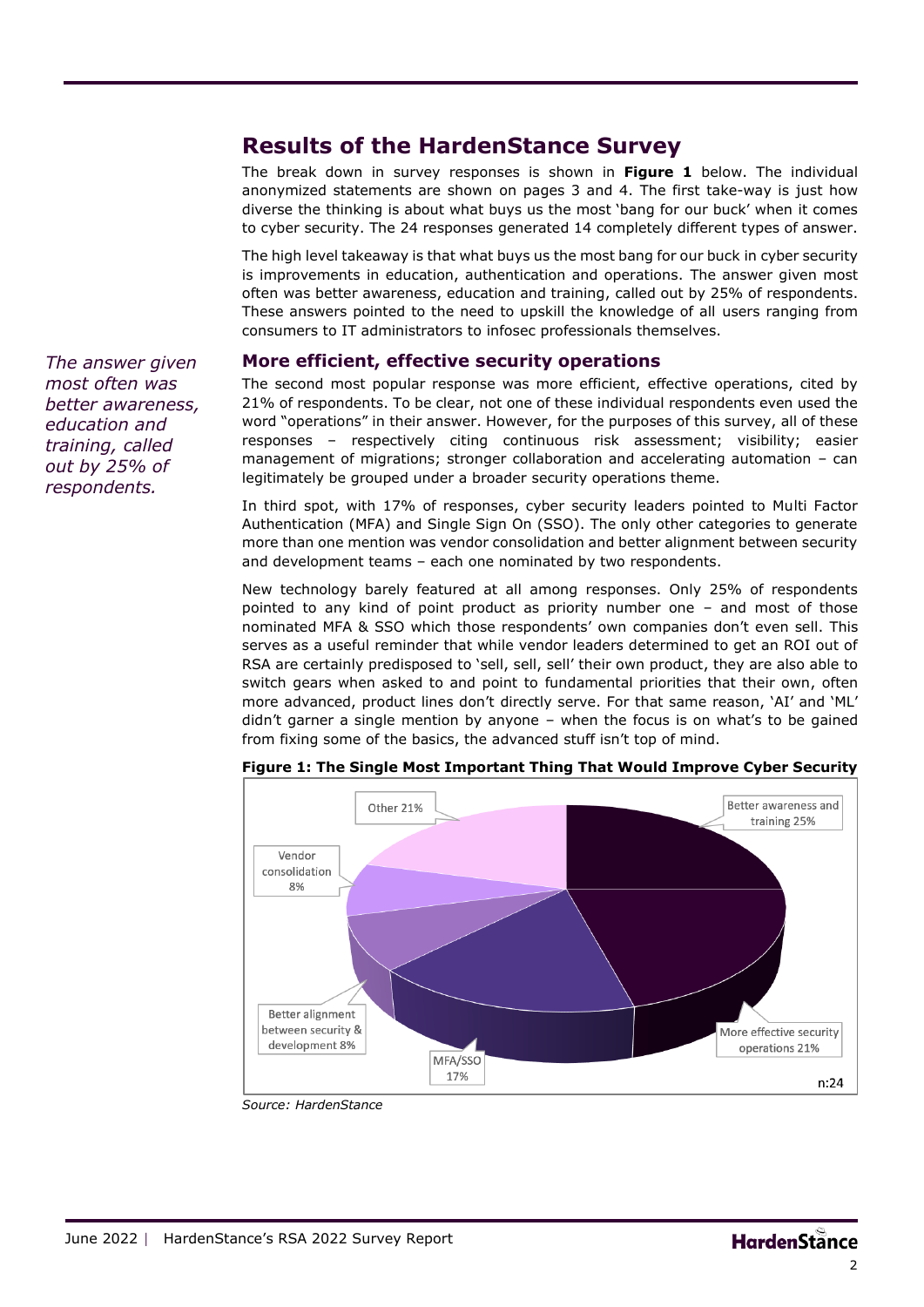As you might expect, CEOs proved more likely to point to bigger picture finance and political issues. One pointed to the need for a substantial market correction to curtail the power of the VCs in driving "insane" behaviour by other security vendor CEOs. Another pointed to the need for "stronger retaliatory action" to punish cyber threat actors.

### **"What They Said" – Here's how the 24 Respondents Answered**

| "Better education and training - of consumers and IT and IT security teams"                                                                                                                  |
|----------------------------------------------------------------------------------------------------------------------------------------------------------------------------------------------|
| Director, Product Marketing, Information Management Solutions Vendor                                                                                                                         |
| "Training - there are too few people to manage all these sophisticated tools. We either need more<br>people or less sophisticated tools "<br>Founder, Threat Intelligence Solutions Vendor   |
| "Awareness and training - people are too easy to cheat."<br>Head of Security Services, Network Vendor                                                                                        |
| "The biggest factor is human error - we have to get better at training people so that they<br>don't do things like clicking on a bad link."<br>Director of Product Marketing, XDR Vendor     |
| "Better education and awareness on the part of security solution users and buyers"<br>Director, Product Management, Network Security Vendor                                                  |
| "A better understanding of what it is we most need to protect"<br>Director, Product Marketing, Network Security Vendor                                                                       |
| What Drives Most Progress? Effective Operations (21% of answers)                                                                                                                             |
| "Continuous Risk Assessment - rather than 'one and done'"<br>Director, Product Marketing, Telco MSSP                                                                                         |
| "Visibility - you can't protect what you can't see, what you don't understand."<br>Director, Product Marketing, XDR Vendor                                                                   |
| "Easier, more flexible ways to manage migrations"<br>VP, Security, Networking Vendor                                                                                                         |
| "Better, stronger collaboration. There's so much data, it's changing all the time.<br>No one enterprise SOC team has enough resource to do this themselves."<br>CTO, Network Security Vendor |
| "Accelerate the rate of security automation and eliminate humans - humans screw up."<br>Senior VP, Global Software Development Outsourcer                                                    |

See the other responses on the next page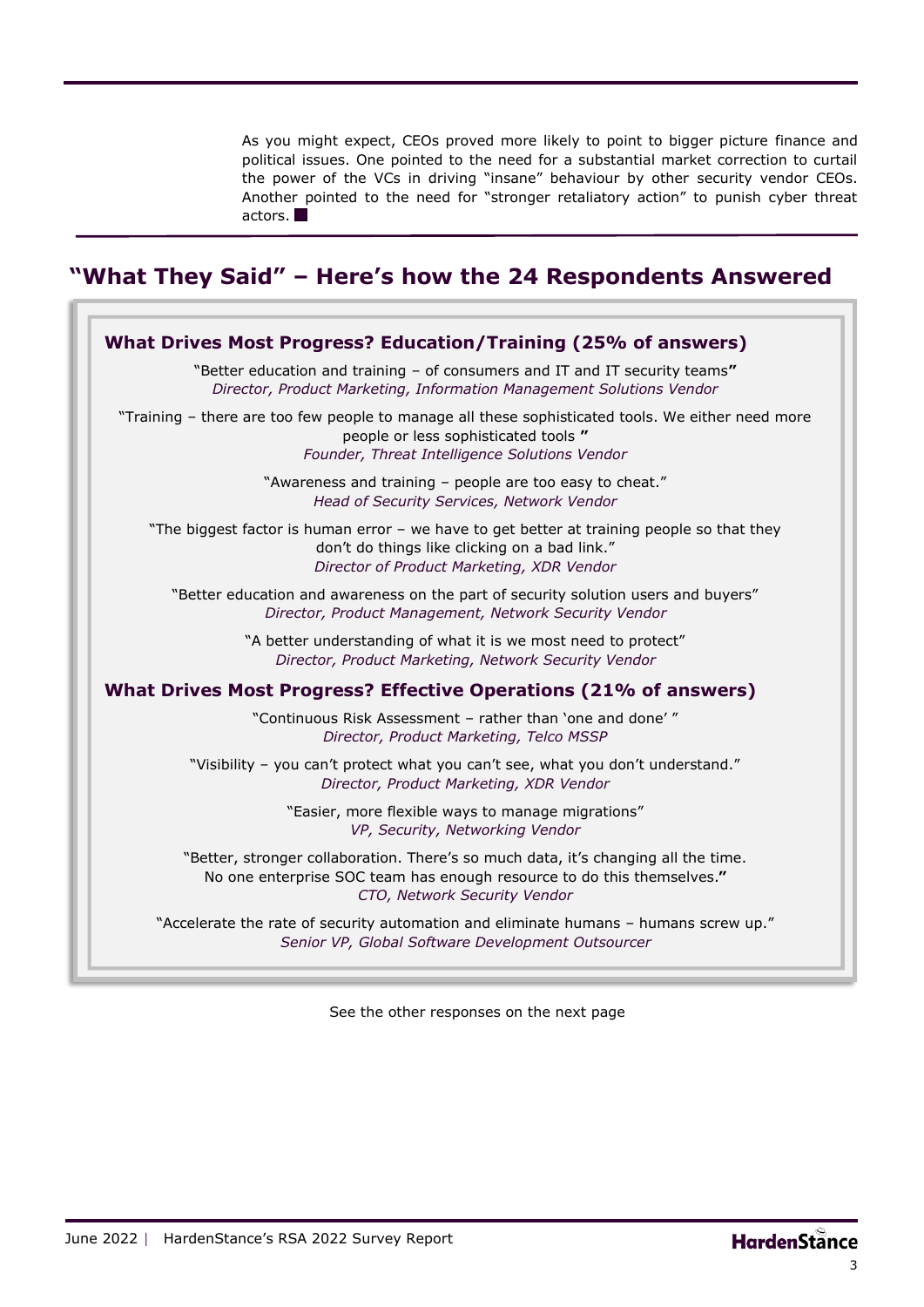#### **What Drives Most Progress? Authentication (MFA/SSO) (17% of answers)**

"SSO, 2FA, lose Microsoft Exchange and shift to O365. Stop trying to do everything yourself." *CTO, Cyber Ratings Vendor*

> "MFA for consumers, as Google has shown. SSO shouldn't be such a steep premium in the business market either**"**  *VP, Product Marketing, Cyber Asset Management Vendor*

> > "Enforce Multi Factor Authentication" *VP, Innovation, Home Network Security Vendor*

"Back to basics: 2FA, MFA, do your patching" *CEO, Cyber Ratings Vendor*

#### **What Drives Most Progress? Others/outliers (37% of answers)**

"Security teams need to hire more developers. Security isn't just about configuring devices any more. You need developers implementing solutions via APIs. Web Application Firewalls (WAFs) available as Microsoft tools, that's the way this is headed now." *VP, Product Management, Network Security Vendor.*

**"**We need more empathy across security and development teams. The ways in which they don't take account of one another's needs creates a lot of problems currently. We need more security people that have been developers and vice versa to address that."

*CTO, Zero Trust Vendor*

"Vendor consolidation – there are far too many vendors". *VP, Product Management, Telco MSSP*

"Vendor consolidation – there are too many vendors". *VP, Public Affairs, Ethical Hacking platform*

> "Really good protection technologies" *VP, Marketing, XDR Vendor*

"Do a better job of protecting Active Directory using now widely available automation tools. It's where the attackers go. It's where the Red Teamers all go. Deny them access to that and there's not a whole lot more they can do. *CMO, Endpoint Security Vendor*

**"**The VC model driving a lot of cyber security vendors is insane. What's needed, and what I see starting to happen, is a major financial correction which the market will take care of." *CEO, SASE-like start up.*

> "How about we just build a better Internet?" *VP, Product Marketing, Cyber Security Posture Management Vendor*

"Stronger retaliatory responses. At the moment these bad actors are doing all this stuff and they're not suffering any consequences**"**  *CEO, Network Security Vendor*

See Figure 2 featuring the job titles of the 24 interviewees on the next page.